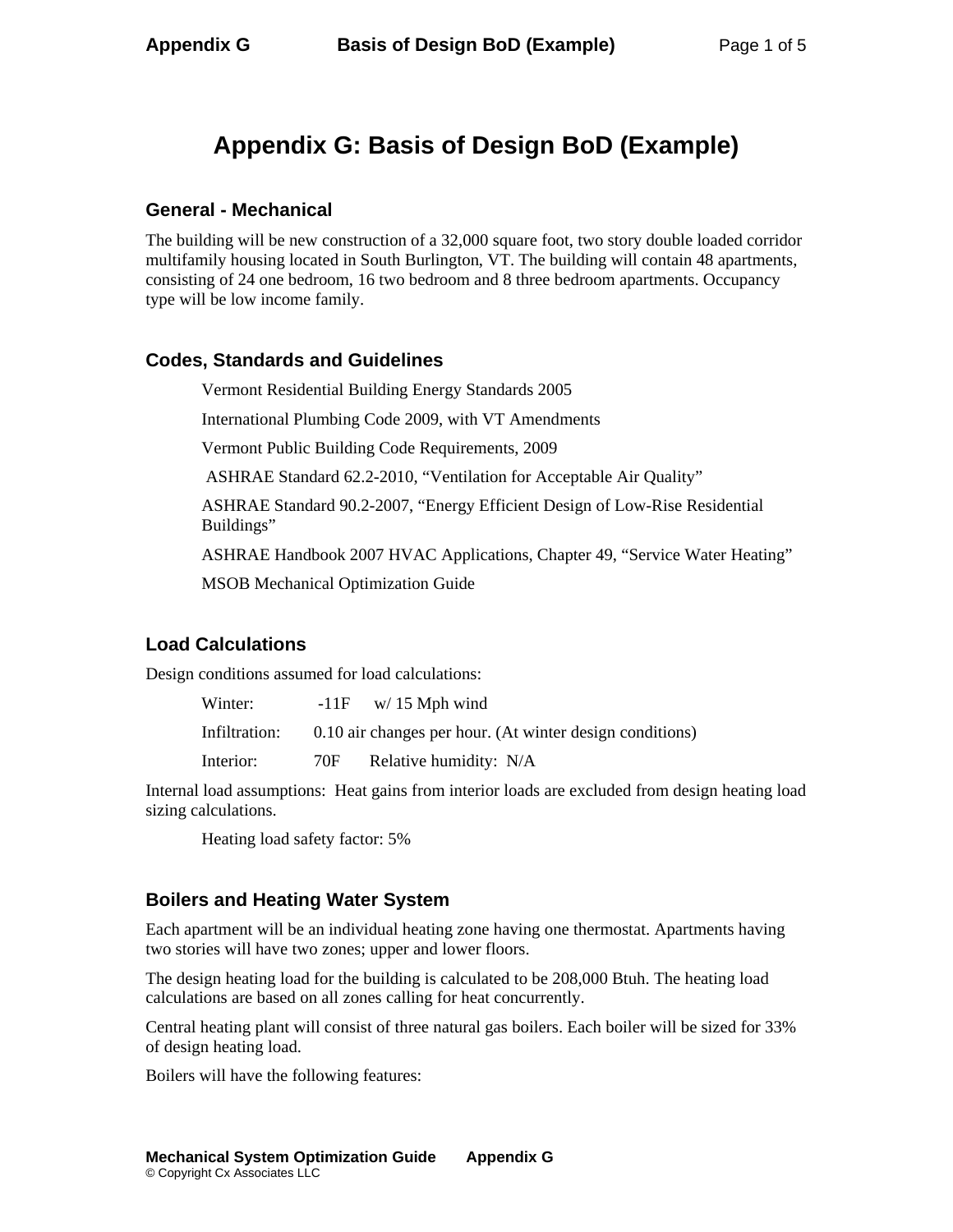Modulating burner capacity, capable of operating at 30% of rated maximum output capacity

Condensing type

95% AFUE efficiency

Minimum boiler entering water temperature of 50F (per manufacturer criteria)

Boiler minimum water flow rate of 25% of full design flow rate

Rated for ASME 50 PSI operation

Utilize 130F maximum heating hot water supply temperature

Specified boilers: Buderus Model Logamax Plus GB142 and Weil-McLain Ultra

Central heating plant will operate upon demand from any zone calling. Central heating will be locked out in summer whenever the outside air temperature exceeds 65F.

Boilers will operate in parallel so as to optimize combustion efficiency. Boilers will be staged sequentially such that when the boiler(s) capacity reaches 90%, the next boiler will fire, until all boilers are on; and all operating boilers will operate in unison at the same capacity.

The terminal heating equipment will utilize perimeter finned tube radiation. Terminal equipment will be selected to operate during design conditions with a heating hot water supply (HWS) temperature no hotter than 130F to optimize combustion efficiency by enhancing the condensing effect to reduce fuel consumption.

The HWS temperature setpoint will be reset from 130F to 100F reset proportionally based on outside air temperatures of 0F to 55F, again to optimize combustion efficiency.

## **Piping & Pumping**

Two heating hot water pumps will be used; one operating at a time, with run time equalized over time automatically.

Heating HW will be variable flow. Pump capacity will be controlled by a piping differential pressure (dP) sensor located near the end of supply and return mains for pump variable speed/capacity control.

Terminal heating equipment within living units will be fitted with light commercial grade, twoport, and two position (non-modulating) control valves for durability. Control valves will be line sized (to minimize water friction) and will be normally closed, spring return closed.

The HRV hot water reheat coil will utilize a small ECM variable speed injection pump, so as to enhance part load operating efficiency by avoiding parasitic piping resistance from modulating control valves.

Minimum pump and system flow during low load conditions will be maintained by maintaining constant flow cabinet heaters at building entrances or at unit heaters (installed without control valves) and/or three port control valves installed at ends of long piping runs. Maintaining a limited volume of constant water flow at a few terminals will reduce first construction costs and eliminate the expense and complexity of differential by-pass valve assemblies.

Distribution piping configuration will be direct return.

Piping sizing will be based on a friction rate not to exceed 3 feet of head per 100 equivalent feet of piping.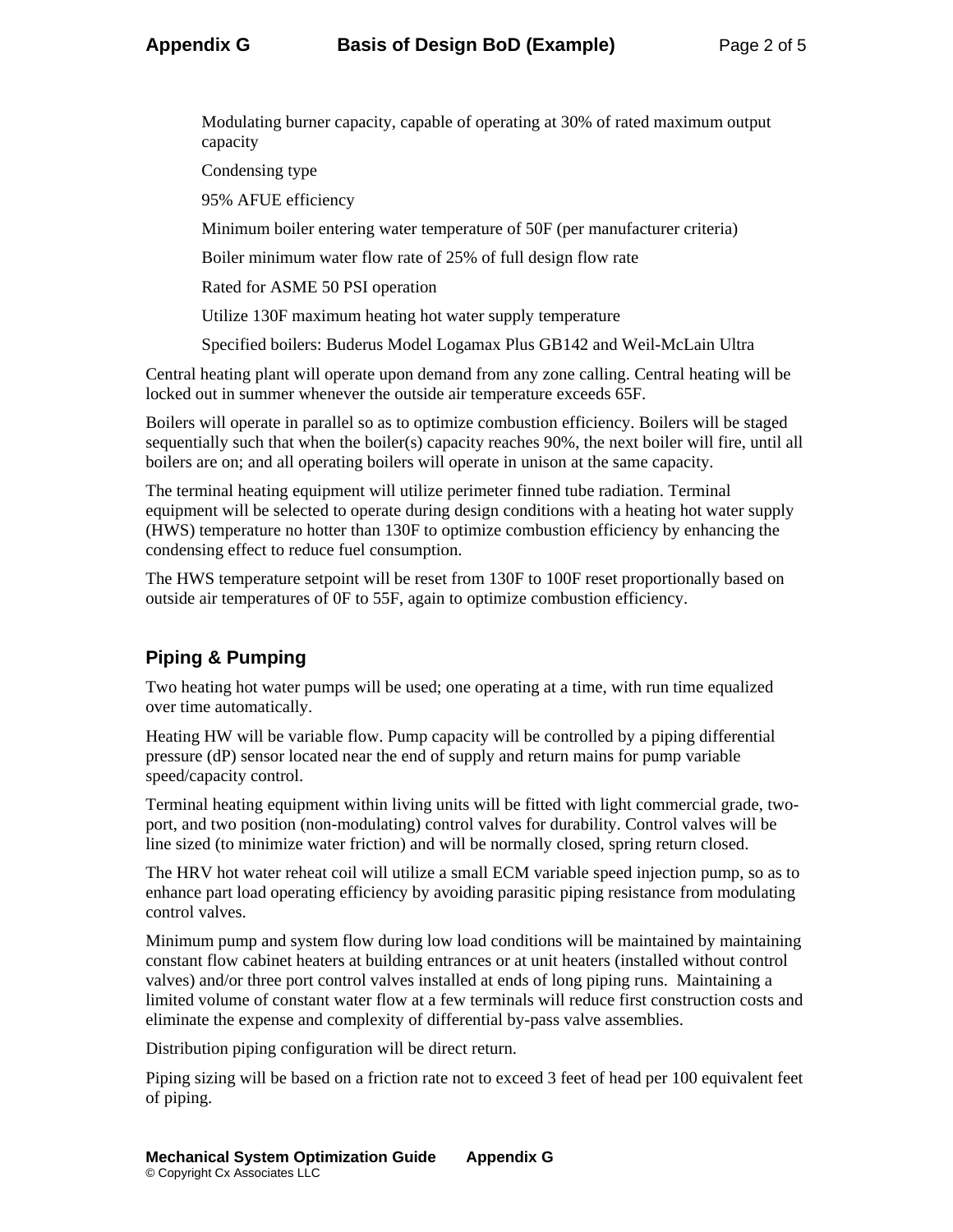A pump sizing safety factor of 5% will be applied to pump head calculations, to account for uncertainties in piping construction.

A diversity factor of 90% (actual peak expected load vs. connected load) is applied to sizing the pump capacity.

Balance valves for variable water flow terminal equipment will be automatic, self contained pressure independent so as to ensure design flow to any terminal heating equipment, regardless of the system load. Manual balance valves will not be applied anywhere in the variable flow system. Pump discharge triple duty valves will be avoided because they add avoidable cost and impose permanent system resistance. Avoidance of manual balance valves will minimize the restriction (head loss) of balancing valves and circuit setters which impose a permanent resistance to water flow.

A Btu meter will monitor heating plant water flow and temperature difference (HWS and HWR) and totalize heating plant generated Btu's.

## **Controls**

The boiler plant will have low water cut-off controls.

Boiler plant control will be fully automatic with manual override capability. A Tekmar<sup>®</sup> boiler plant controller will control the central heating plant.

The plant controls will have the following capabilities:

- Start/stop and control boiler burner firing capacity
- Assigns the lead boiler
- Assigns the lag boilers

The controls will have the capability to change:

- HWS temperature (HWST) setpoints
- HWS temperature reset parameters
- Water pumping pressure setpoints (via pump VFD's)

The control will monitor, via remote internet access, the following:

Boiler plant controller and all associated parameters (temperatures, boiler status, etc.)

Pump VFD and all associated parameters

Injection pumps

Heating plant Btu meter flow (gpm), HWS/HWR temperatures, and Btu totalization.

## **Domestic Hot Water**

Domestic hot water sizing calculations are based on ASHRAE 2007 HVAC Applications Handbook, Chapter 49, "Service Water Heating".

Domestic water sizing is based on:

- 24 one bedroom apartments having 48 occupants
- 16 two bedroom apartment having 64 occupants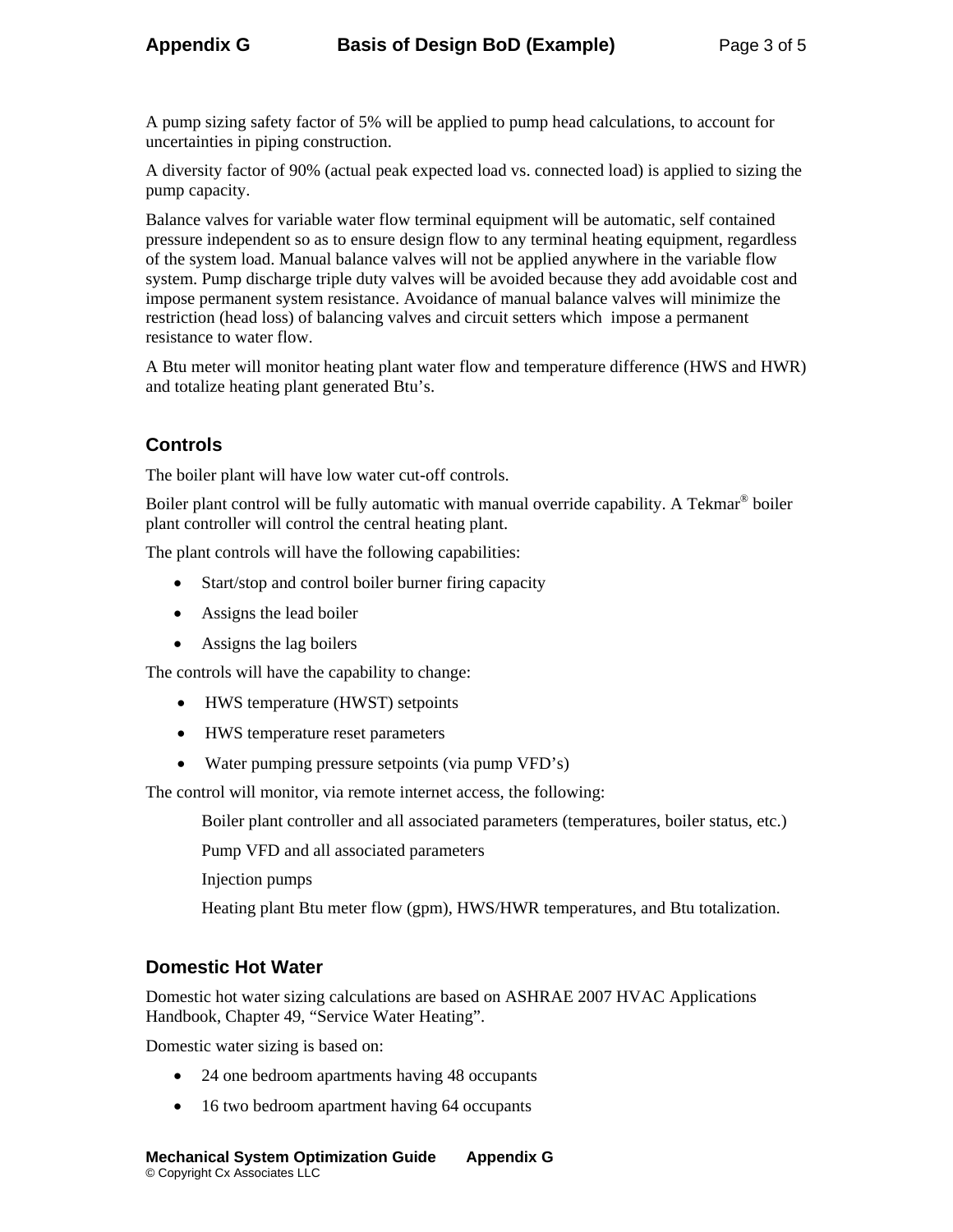- 8 three bedroom apartments having 48 occupants
- Total number of occupants for DHW load purposes: 160 occupants

Occupant usage classification: High use

Demographic classifications: High percentage of children, low income, on public assistance, families

Each apartment will have a kitchen dishwasher, one shower/bath combination per apartment. No clothes washing machines.

DHW peak demand calculations are based on the number of people.

Peak one hour DHW demand:

- 8.5 gallons per person
- 1,428 gallons total

Peak 15 minute DHW demand:

- 3.0 gallons per person
- 504 gallons total

Design one hour DHW demand: 1,428 gallons per hour

DHW entering water temperature: 45F

DHW tank storage temperature: 140F

DHW water delivery temperature: 120F (Using mixing valve)

DHW BTUH generation capacity: 1,130,000 BTUH

DHW Tank storage volume: two, heater/tank units, each having 80 gallons (Stored at 140F)

DHW recirculation flow rate: 8 gpm

Domestic hot water will be generated by direct fired domestic water heater/tank assemblies. The plant will utilize natural gas fired condensing water heaters. Water heater efficiency will vary based on entering water temperature. Efficiency will be rated for 96%.

A Btu meter will monitor solar DHW system performance in a manner similar to that described for the central heating plant. The DHW Btu meter will be connected to the building internet router to enable remote monitoring.

## **Solar DHW**

Rooftop flat plate solar panels consisting of ### square feet of flat plate panel area will be used to preheat domestic hot water.

The solar preheat system will utilize a counter flow heat exchanger to transfer energy from the solar heating loop to the DHW preheat tanks.

DHW solar preheat tanks will be sized based on 2.0 gallons of storage per square foot of solar panel. Maximum pre heat tank storage temperatures will be 160F.

Solar system panels storage tank sizing is based on providing 50% of DHW load during the months of November, December, January, February; 100% of DHW load during all other months.